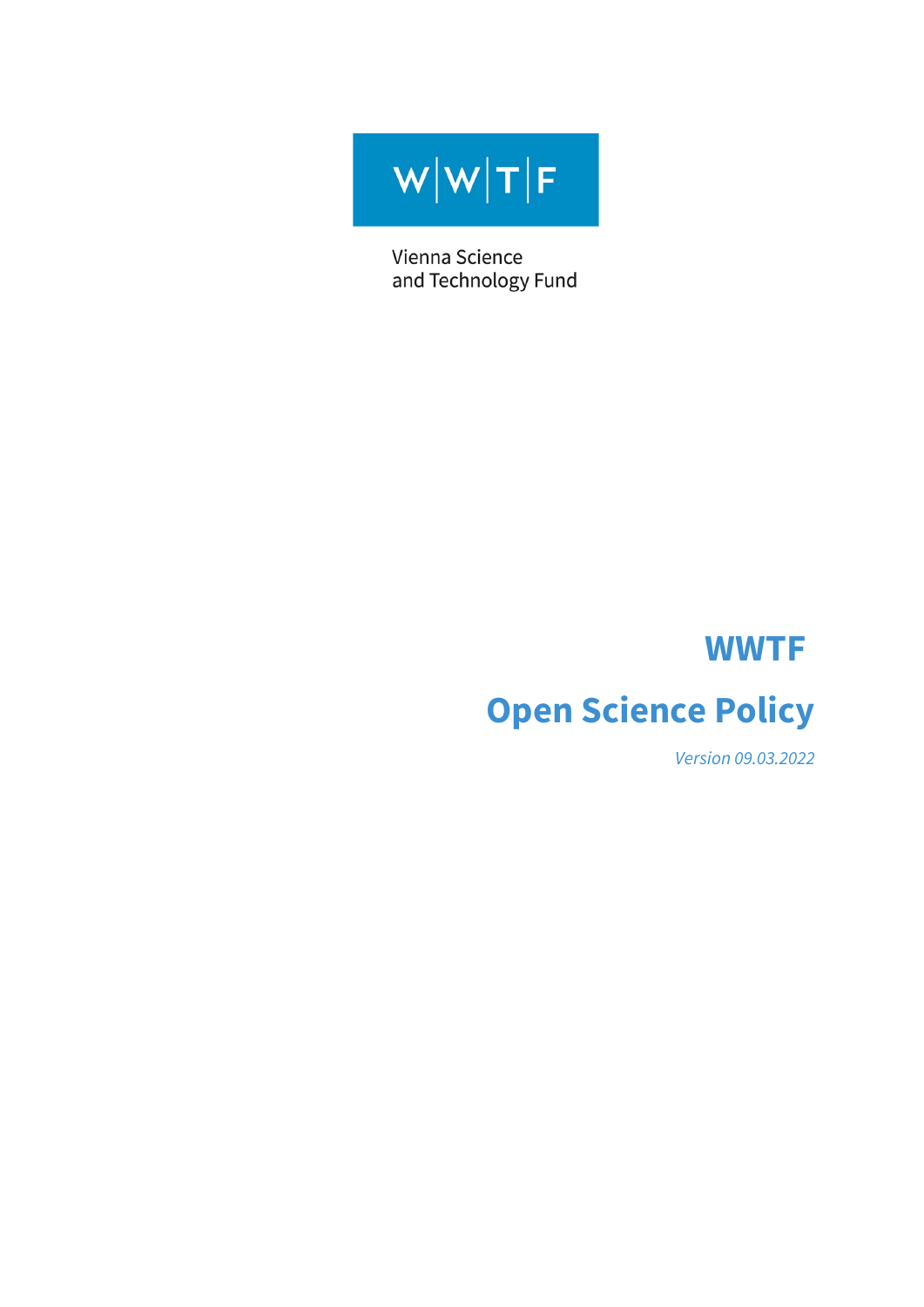## **1. Aims and Scope**

WWTF supports the principles of openness throughout the entire research process and promotes the ideas of Open Science. WWTF recommends that all grantees allow their research to be guided by the following principle: "as open as possible, as closed as necessary<sup>1</sup>".

For this purpose, WWTF has developed the following Open Science Policy, which defines requirements and guidance for all WWTF grantees as of 09.03.2022.

## **2. Rights, Roles and Responsibilities**

*WWTF is responsible for:*

- **(1)** Fostering the transition to Open Science (OS), as outlined in this policy, by applying measures of openness and adoption of the FAIR principles<sup>2</sup> within internal processes and increasing the transparency of its actions.
- **(2)** Ensuring funds to cover the costs of open access publication and related to data management and the stewardship of OS practices.
- **(3)** Providing guidance material for the creation of a short and concise Data Management Plan (DMP) within applicable calls.
- **(4)** Where applicable, introducing proper "openness" related criteria during the evaluation and selection of proposals for funding.
- **(5)** Practising responsible and fair research assessment by structuring the review process appropriately. This includes placing emphasis on the intrinsic merit of the work, rather than journal titles or publishers, journal impact factors or individual H Index when assessing research outputs during evaluation procedures (WWTF is a signatory of The Declaration on Research Assessment - DORA3 ).
- **(6)** Monitoring policy compliance and encouraging grantees to provide public accounts of their OS activities and research impact.
- **(7)** Actively supporting the uptake of OS practices (in addition to open access publications and research data). This includes involving relevant stakeholders to foster collaborations that extend beyond the academic discourse.

*Grantees are responsible for:*

**(1)** Adopting principles of openness and application of the FAIR principles in their research practices wherever possible and embracing openness as an inherent process in the design and implementation of research projects.

<sup>1</sup> https://ec.europa.eu/info/research-and-innovation/strategy/strategy-2020-2024/our-digital-future/open-science\_en

<sup>2</sup> https://www.go-fair.org/fair-principles/

<sup>3</sup> https://sfdora.org/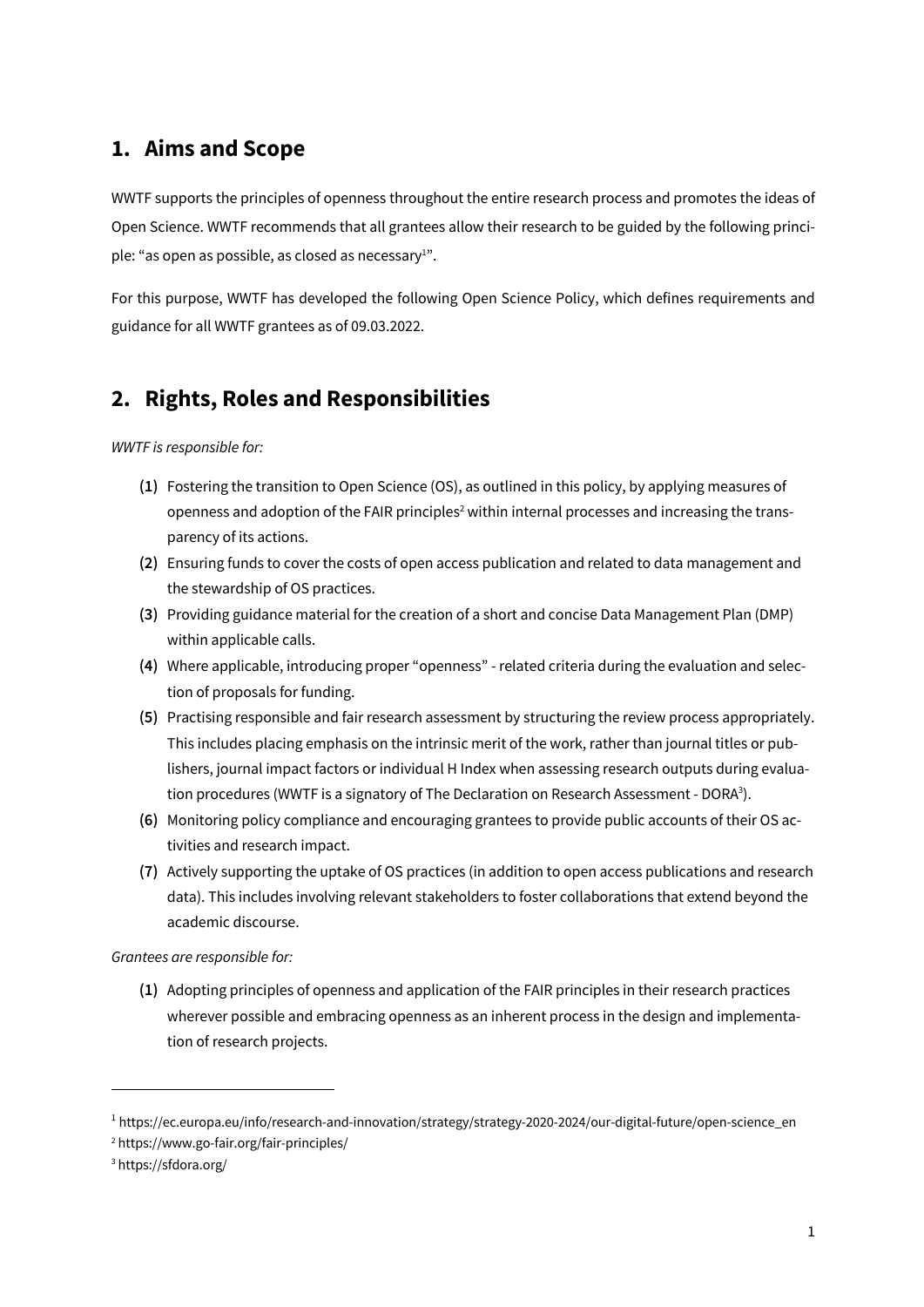- **(2)** Managing and sharing research outputs in adherence to the principles and requirements outlined in this policy. Depositing publications and research data in repositories that meet trusted quality standards<sup>4</sup> and/or are linked with initiatives such as the European Open Science Cloud<sup>5</sup>. Publications supported in whole or in part by WWTF should include a statement describing how other researchers can access any research data, original software or materials underpinning the research.
- **(3)** Using persistent identifiers such as DOIs, ORCID or WWTF Grant ID for grant applications, management and reporting processes. This is important in enabling the persistent availability and tracking of research activities and in increasing transparency for researchers and WWTF as a funder.

*Research Organizations are responsible for:*

- **(1)** As research organizations and employers, advancing the uptake of OS practices and supporting researchers by implementing them.
- **(2)** Providing opportunities for training and continuing professional development with respect to OS practices (capability building).
- **(3)** Supporting access to open access repositories compliant with institution-wide standards and respective data protection regulations.
- **(4)** Strengthening the Vienna research ecosystem with respect to research infrastructure in a concerted effort together with WWTF.

## **3. WWTF Open Science Focus**

All OS research practices aim to increase transparency and collaboration between institutions and disciplines. WWTF has identified two main areas where this can play an important part: i) providing access to publications and ii) providing access to shareable research data. Funded publications (and research data) must be made available under an open -usage license, such as Creative Commons (CC BY, CC0) or similar according to cOAlition S standards<sup>6</sup>.

#### **3.1 Open Access to Publications**

The following rules apply to all peer-reviewed publications that result from research supported entirely or in part by WWTF.

**(1)** In the case of "Gold Open Access", WWTF requires that a machine-readable electronic copy of the published version or final peer-reviewed manuscript accepted for publication be deposited in a suitable open access repository. The published version or final peer-reviewed manuscript should be made available immediately and the metadata made fully open, searchable and machine-readable from the time of deposit.

<sup>4</sup> Re3Data: https://www.re3data.org/

<sup>5</sup> European Open Science Cloud: https://eosc-portal.eu/

<sup>6</sup> https://www.coalition-s.org/faq/which-licences-are-compliant-with-plan-s-2/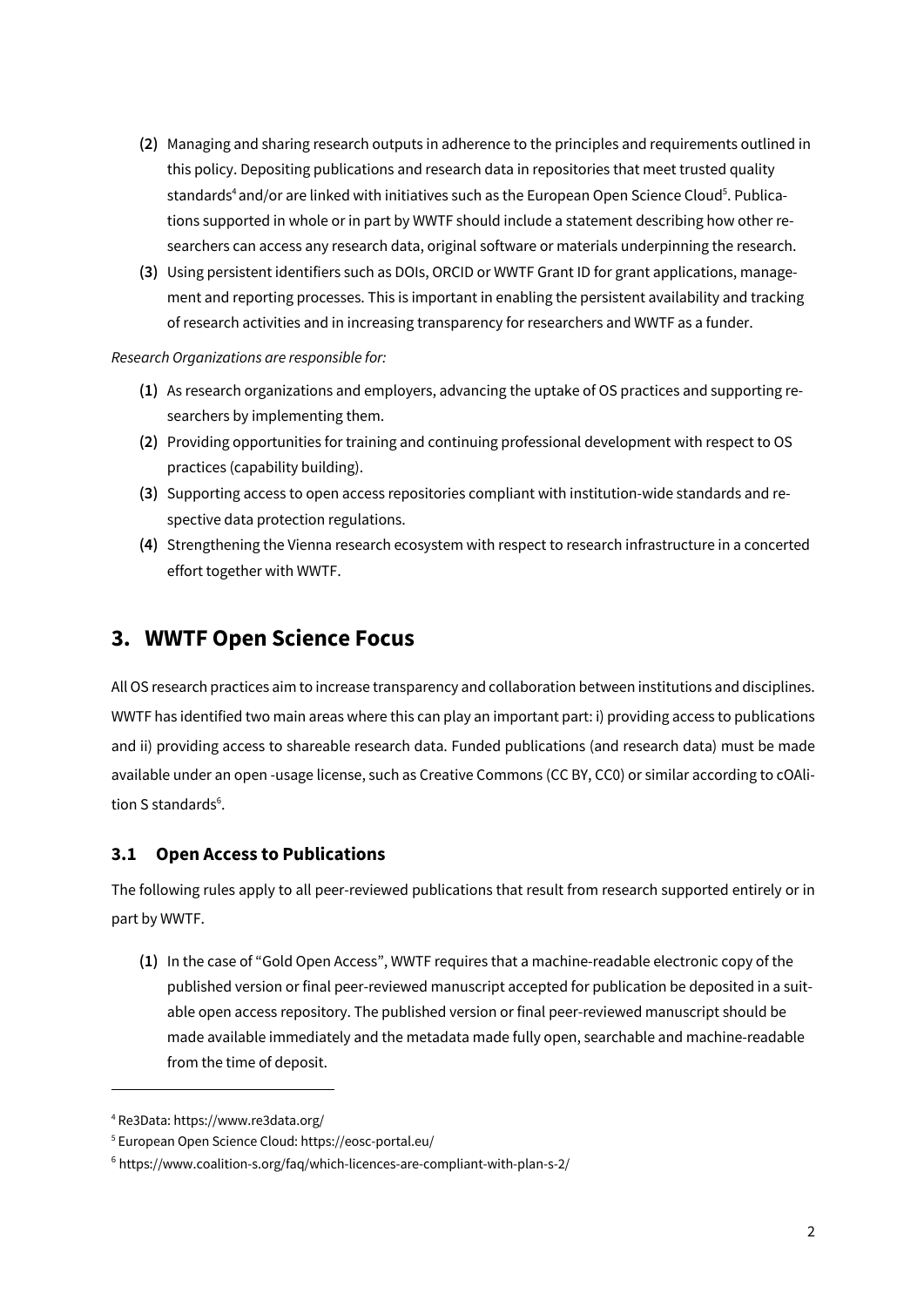- **(2)** In the case of "Green Open Access", WWTF requires that the full text of all such publications be made publicly available upon acceptance for publication (after peer-review but prior to the publisher's copy-editing and production)<sup>7</sup>.
- **(3)** In the case of "Hybrid Open Access", the costs of open access for a single contribution in a subscription venue (Hybrid Open Access) can be covered. Please note that this option is only possible if there is a transformative open access agreement between the publisher and research institution (see list of agreements<sup>8</sup>) or if the journal is a transformative open access journal according to the cOAlition S criteria<sup>9</sup>.
- **(4)** WWTF will recognise open access publication fees such as article processing charges (APCs) or book processing charges (BPCs) as eligible costs. For quality assurance purposes, journal titles must be listed in standard directories such as the Directory of Open Access Journals (DOAJ)<sup>10</sup> for the costs to be eligible.
- **(5)** WWTF requires that funded publications be made available under an open content license, such as Creative Commons (CC BY, CC0) or similar according to cOAlition S standards $^{11}$ .
- **(6)** While the dominant type of scientific publication is the journal article, grantees are strongly encouraged to provide open access to other types of publications such as monographs, book chapters, conference proceedings, grey literature, reports etc.
- **(7)** Where relevant, WWTF strongly encourages its grantees to post preprints of their work under an open license on a preprint platform and/or in a repository. When an article is published, grantees should request the repository to add a journal DOI to the preprint record.

#### **3.2 Open Access to Research Data**

Research data are the data used to validate the results presented in scientific publications, or other research data used during a project and described in the DMP. They include, but are not limited to, study protocols, software codes, results of experiments, measurements, observations, interview recordings, images and metadata. **WWTF does not require that all research data be made available. However, WWTF strongly encourages grantees to provide shareable research data according to each calls' specifications and requirements.**

**(1)** WWTF regards DMPs as a tool to support open practices. The core elements of a DMP include descriptions of research data characteristics, documentation and metadata, availability and storage and legal / ethical issues. Through the development of a succinct DMP, grantees will be encouraged

 $^7$  If there is an embargo period during which archiving is not permitted, the period should not be longer than 12 months. If the embargo period is longer, select an alternative publishing outlet. For publisher's self-archiving policies, please consult the **SHERPA/RoMEO** database prior to choosing the outlet.

<sup>8</sup> https://www.kemoe.at/english/open-access

<sup>9</sup> https://www.coalition-s.org/addendum-to-the-coalition-s-guidance-on-the-implementation-of-plan-s/

<sup>10</sup> Directory of Open Access Journals: https://doaj.org/

 $11$  https://www.coalition-s.org/faq/which-licences-are-compliant-with-plan-s-2/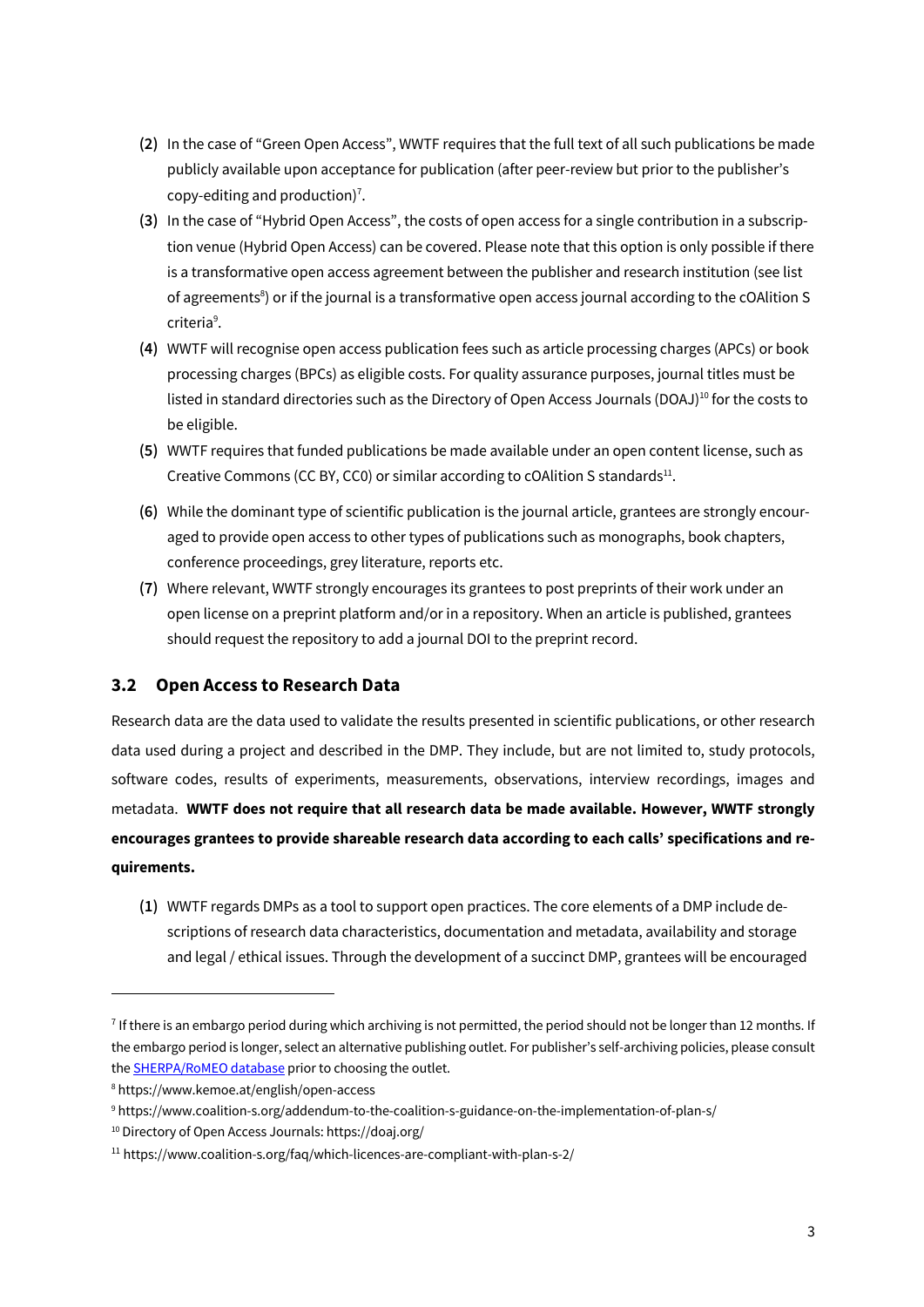when designing and performing their project to reflect on how they will handle their research data. WWTF also requires grantees to update the DMP in the event of significant changes during the project through a statement in the annual report.

- **(2)** WWTF require that grantees deposit shareable research data, metadata or any other data (not directly attributable to a publication or raw data) arising entirely or partly from WWTF-funded grants in a research data repository. Where possible, data should be provided with persistent identifiers, contextual information and should be linked to publications.
- **(3)** WWTF places strong emphasis on the re-usability and therefore on the availability and quality of research data. WWTF also encourage grantees to handle research data according to the FAIR principles12 (FAIR = Findable, Accessible, Interoperable and Re-usable). Research data should be traceable and, when possible, available for subsequent use. If research data cannot be open due to legal, privacy or other concerns (e.g. personal or sensitive research data) this must be clearly explained (e.g. a clear differentiation between data protection and copyright issues needs to be argued). Access can still be possible by restricted or closed modalities.
- **(4)** WWTF encourages grantees to make their research data available through the assignment of appropriate open licenses and post-project usage rights.
- **(5)** Costs associated with the management of research data are considered eligible costs. They should be specified in the grant application and in the DMP.

## **4. Costs**

Estimated costs for OS practices should be stated in the funding application. **Consideration must be given to the relation of OS costs to other costs, especially for personnel.**

During the project: The costs of publications in scientific journals with appropriate quality assurance (peerreviewed), book publications and activities for curating research data (costs associated with the management of research data) can be covered by the budget of WWTF-funded projects.

After the project: A maximum of € 5,000 from the project budget may be reserved for a maximum of two years after the end of the project for OS activities, e.g. for providing research data, curating research data or for publications from the project. A concise OS exploitation plan should be included in the final project report. The disbursement is charged via the final instalment as a non-refundable lump sum.

## **5. Compliance**

WWTF will consider the grantee's compliance with this policy when assessing research performance and when future applications for funding are received. Reporting on compliance will be required both during (annual report) and at the end (final report) of the funding period for projects that receive funding from WWTF. In the

<sup>12</sup> "How to make your data fair": https://www.openaire.eu/how-to-make-your-data-fair